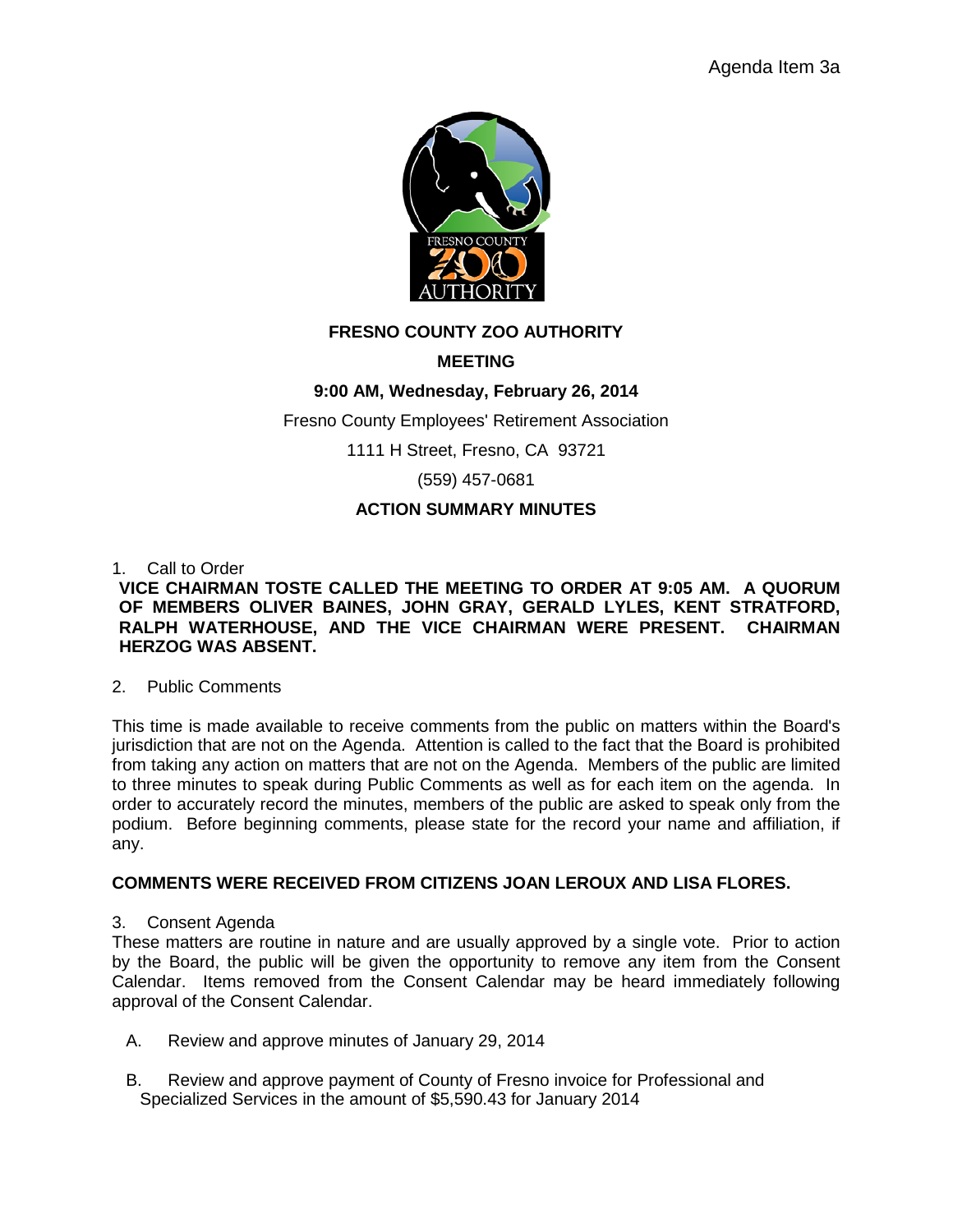C. Receive Treasurer's Report for January 2014 **TREASURER JEFF BLANKS REQUESTED THAT ITEM 3.C BE PULLED FOR DISCUSSION. ITEMS 3A AND 3B WERE APPOVED -- RW/JG THE TREASURER DESCRIBED ADDITIONS TO THE REPORT NOW INCLUDED ON PAGES 4 THOUGH 6, AND ADDRESSED MEMBER LYLES' QUESTION REGARDING REVENUE PROJECTIONS. THE VICE CHAIR COMPLEMENTED MR BLANKS ON THE ENHANCEMENTS TO THE REPORT. ITEM 3.C WAS APPROVED – JG/RW**

4. Receive Fresno Chaffee Zoo Director's Report

**DIRECTOR SCOTT BARTON REPORTED ATTENDANCE WAS STRONG AND 10% OVER BUDGET PROJECTIONS. THE FOUR TIGER CUBS ARE DOING WELL, WILL HAVE VACCINATIONS IN TWO WEEKS, AND ARE EXPECTED TO BE OUTSIDE IN MID MARCH. THE FRESNO BEE IS COVERING THEM REGULARLY. THE ZOO IS PREPARING AN APPLICATION FOR AN AZA EXHIBIT AWARD FOR SEA LION COVE. AFRICA CONTRUCTION HAS BEEN UNDER WAY FOR ABOUT TWO MONTHS, AND THE FAIR WEATHER HAS HELPED. HE WOULD LIKE TO REQUEST MARCH AND APRIL DATES TO HEAR THE ORDINANCE LANGUAGE.**

**COMMENTS WERE RECEIVED FROM CITIZENS LEROUX AND FLORES.**

5. Receive Fresno Chaffee Zoo Finance Director's report **FINANCE DIRECTOR BRIAN GOLDMAN REPORTED THAT JANUARY ATTENDANCE IS USUALLY THE SLOWEST MONTH, BUT THIS YEAR HAS BEEN AS BUSY, OR BUSIER THAN SEVEN OUT OF TEN MONTHS LAST YEAR.**

# **COMMENTS WERE RECEIVED FROM CITIZEN LEROUX**

6. Approve revised 2014 meeting calendar and set new meeting date(s). Reserved meeting dates March 12, 2014 April 30, 2014 May 28, 2014

**ZOO DIRECTOR BARTON ADDRESSED MEMBER LYLES' REQUEST FOR CLARIFICATION ON THE TIMELINE FOR THE APPROVAL OF MEASURE Z FOR THE NOVEMBER BALLOT. COUNSEL JANELLE KELLY ADVISED THE BOARD TO ADOPT THE CALENDAR AS THE REGULAR MEETING SCHEDULE, INCLUDING MARCH 12, AND TO CANCEL FUTURE MEETINGS, IF NEEDED. APPROVED ADOPTION OF REVISED MEETING CALENDAR, INCLUDING MARCH 12, 2014 AS A REGULAR MEETING DATE. RW/KS**

**COMMENTS WERE RECEIVED FROM CITIZEN FLORES.**

7. Receive staff reports

**COORDINATOR CATHY CROSBY INFORMED THE BOARD ABOUT THE LEGAL REQUIREMENT AND ESTIMATED COST FOR THE PUBLICATION OF A NOTICE IN THE FRESNO BUSINESS JOURNAL OF THE HEARING ON THE ORDINANCE FOR THE EXTENSION OF MEASURE Z. COUNSEL KELLEY RECOMMENDED THAT STAFF RETURN AT THE NEXT MEETING WITH AN AGENDA ITEM FOR THE BOARD TO CONSIDER COST ESTIMATES AND PUBLICATION OPTIONS. MEMBER GRAY STATED A**